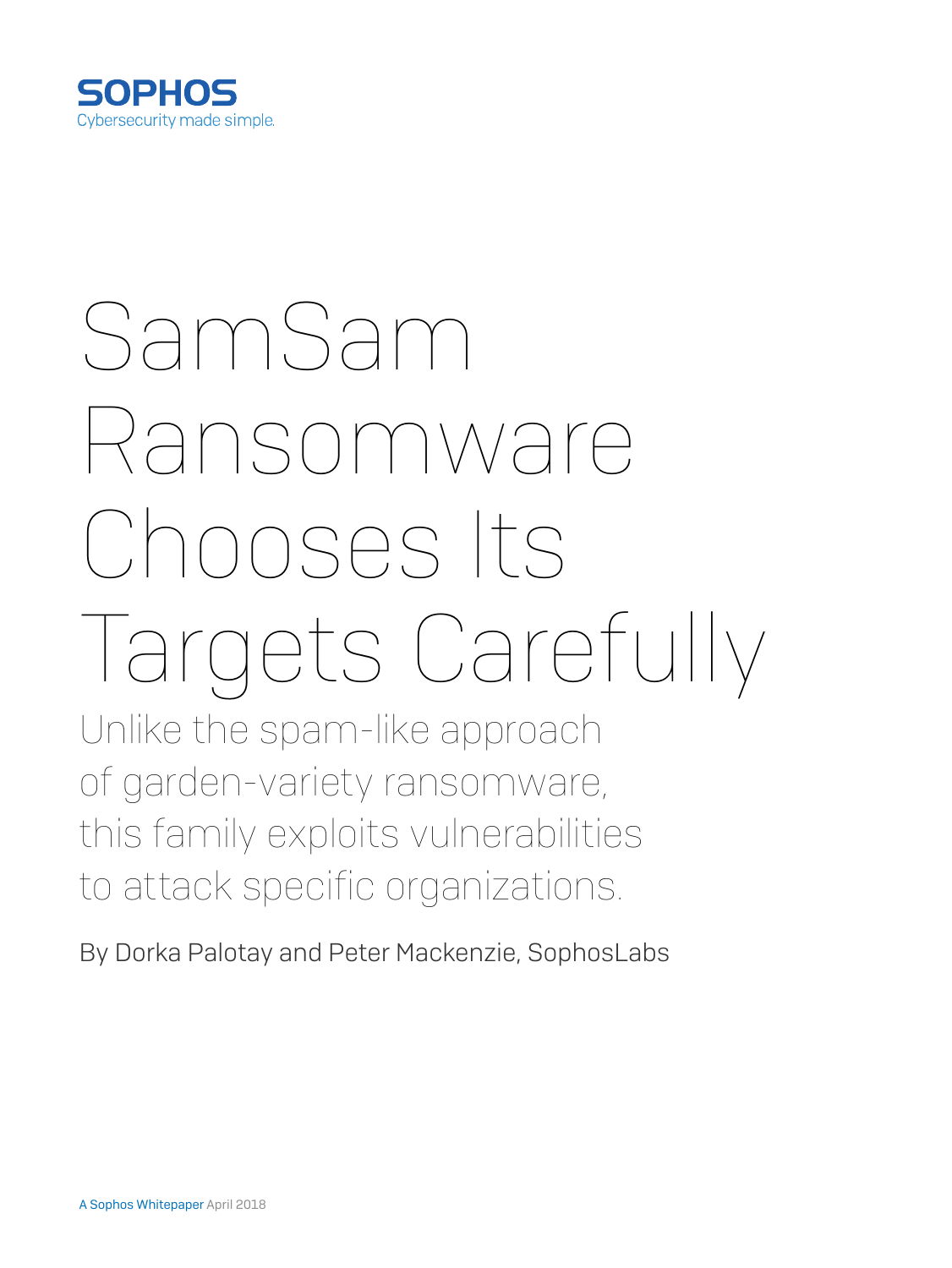#### SamSam Ransomware Chooses Its Targets Carefully

SamSam ransomware made a strong start in 2018, targeting carefully selected organizations and stirring up significant media attention.

Unlike most of the well-known ransomware families, which attack randomly, SamSam is used against specific organizations, those most likely to pay to get their data back, like hospitals or schools.

Instead of spam campaigns, the cybercriminals behind SamSam use vulnerabilities to gain access to the victims' network or use brute-force tactics against the weak passwords of the Remote Desktop Protocol (RDP).

After successfully infecting a host, SamSam seeks out additional victims by network mapping and stealing credentials. Once the potential targets are discovered, the attackers manually deploy SamSam on the selected systems using tools like PSEXEC and batch scripts.

SamSam is not new. It first appearing in early 2016, but frequently draws the security community's attention. Its developers make great efforts to cover their tracks. In many cases the initial infection vector of the attacks isn't clear or some steps of the attack chain are missing. The attackers try to make analysis harder by deleting files involved in an attack, including the payload itself, and by changing the deployment methodology.

In January 2018, Talos Intelligence published an [article](https://blog.talosintelligence.com/2018/01/samsam-evolution-continues-netting-over.html) that described a new technique used by SamSam to execute the payload. At SophosLabs we have observed a slight change in the attack mechanism since the Talos report.

The following diagram introduces the different steps of the new SamSam variant. While in this case the initial infection vector is still unknown, numerous stages of the attacks have been discovered:

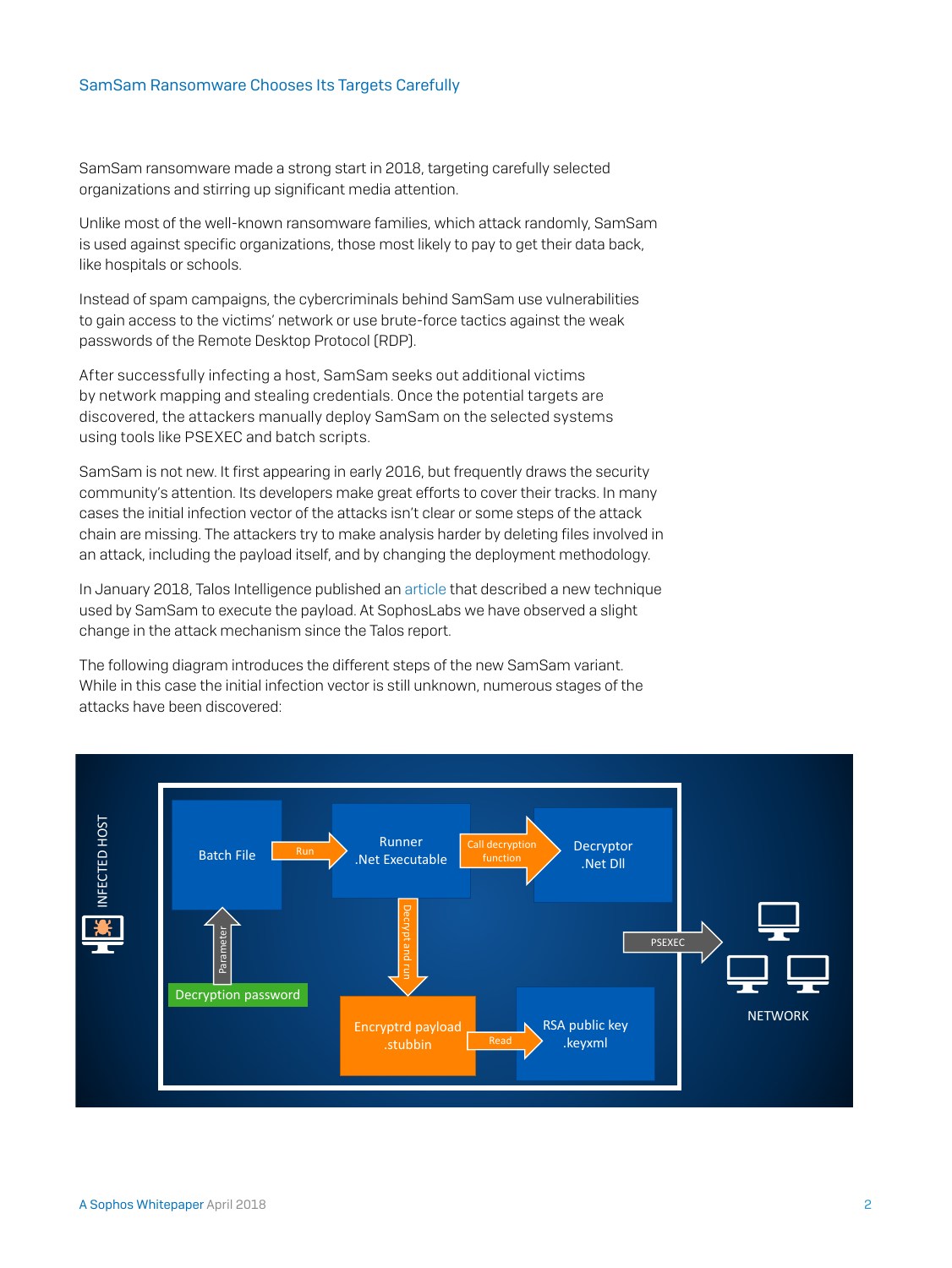The orange arrows indicate the steps performed by the malware automatically, while the grey arrows are manual steps executed by the attackers.

### Batch file

#### Example 1

```
@cd /d "%~dp0"
@echo off
SET myrunner=mswinupdate.exe
SET password=%1
SET path=
SET totalprice=5
SET priceperhost=0.8
%myrunner% %password% %path% %totalprice% %priceperhost%
del /F /Q %~dp0%myrunner%
del /F /Q %~dp0%ClassLibrary1.dll
del /F /Q %0
Example 2
```

```
@cd /d "%~dp0"
@echo off
SET myrunner=z2.exe
SET password=%1
SET path=
SET totalprice=4.5
SET priceperhost=0.8
```
%myrunner% %password% %path% %totalprice% %priceperhost%

```
del /F /Q %~dp0%myrunner%
del /F /Q %~dp0%sdgasfse.dll
del /F /Q %0
```
From its first appearance, SamSam used batch files for certain operations while spreading across the network and executing the ransomware. This hasn't changed. A batch file is responsible for executing the malware and deleting certain components.

This batch file is executed with one argument, which is the password used to decrypt the actual payload.

The attackers specify a total price and a price per host as well. They claim that for the total price all the encrypted machines will be restored; alternately, the victims can pay per host if they want to restore only a few machines by sending the specific host names to the attackers.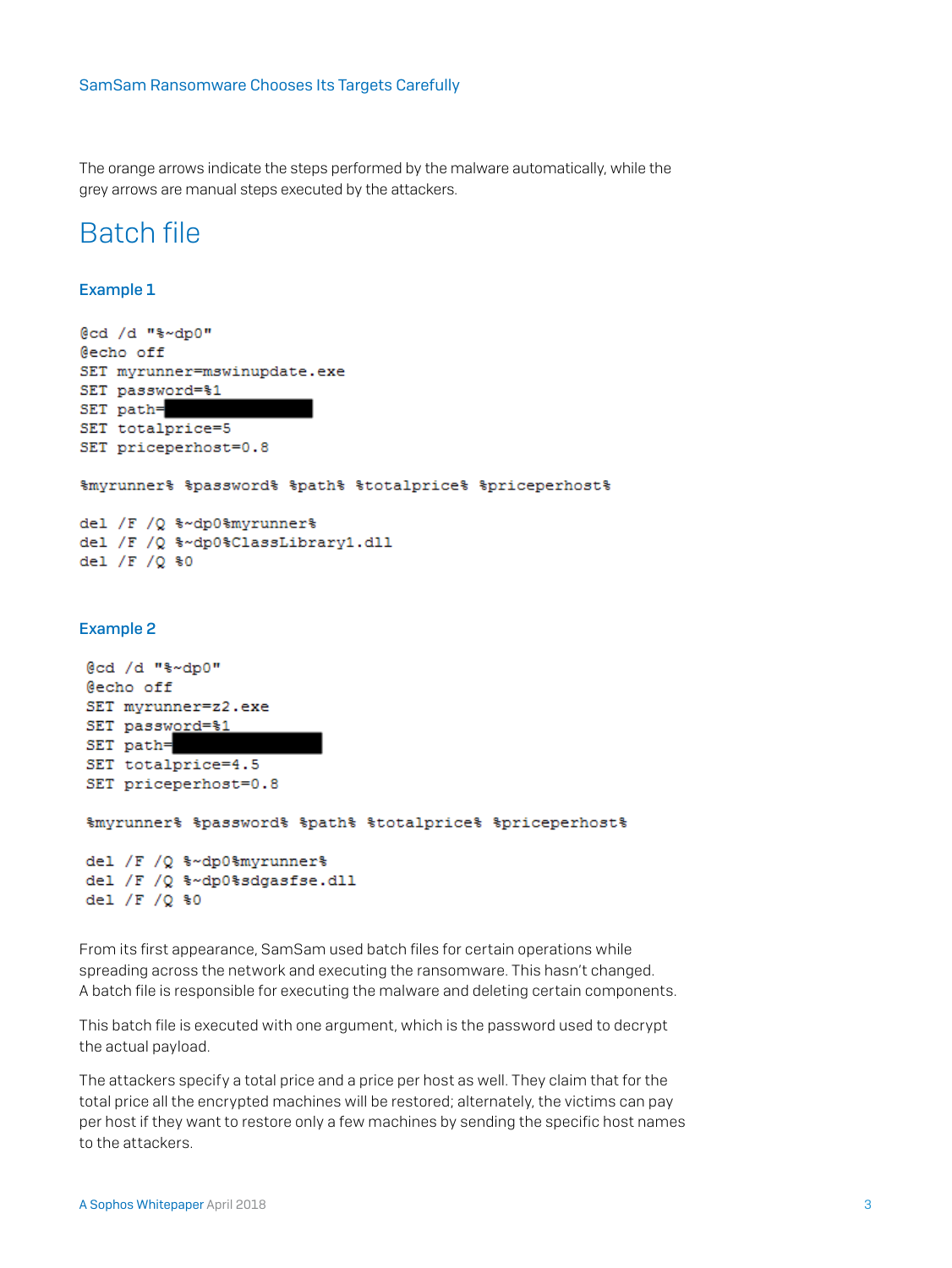

## Runner

The runner component is responsible for decrypting and executing the payload. It is executed by the batch file with four parameters. The first one is the decryption password, which is followed by a string that is part of the .onion site address. Then the total ransom amount and the price per host values are given to the runner. It looks for a file with .stubbin extension. If it was found, the runner reads the content of the file, then deletes it. The read data will be decrypted in memory.

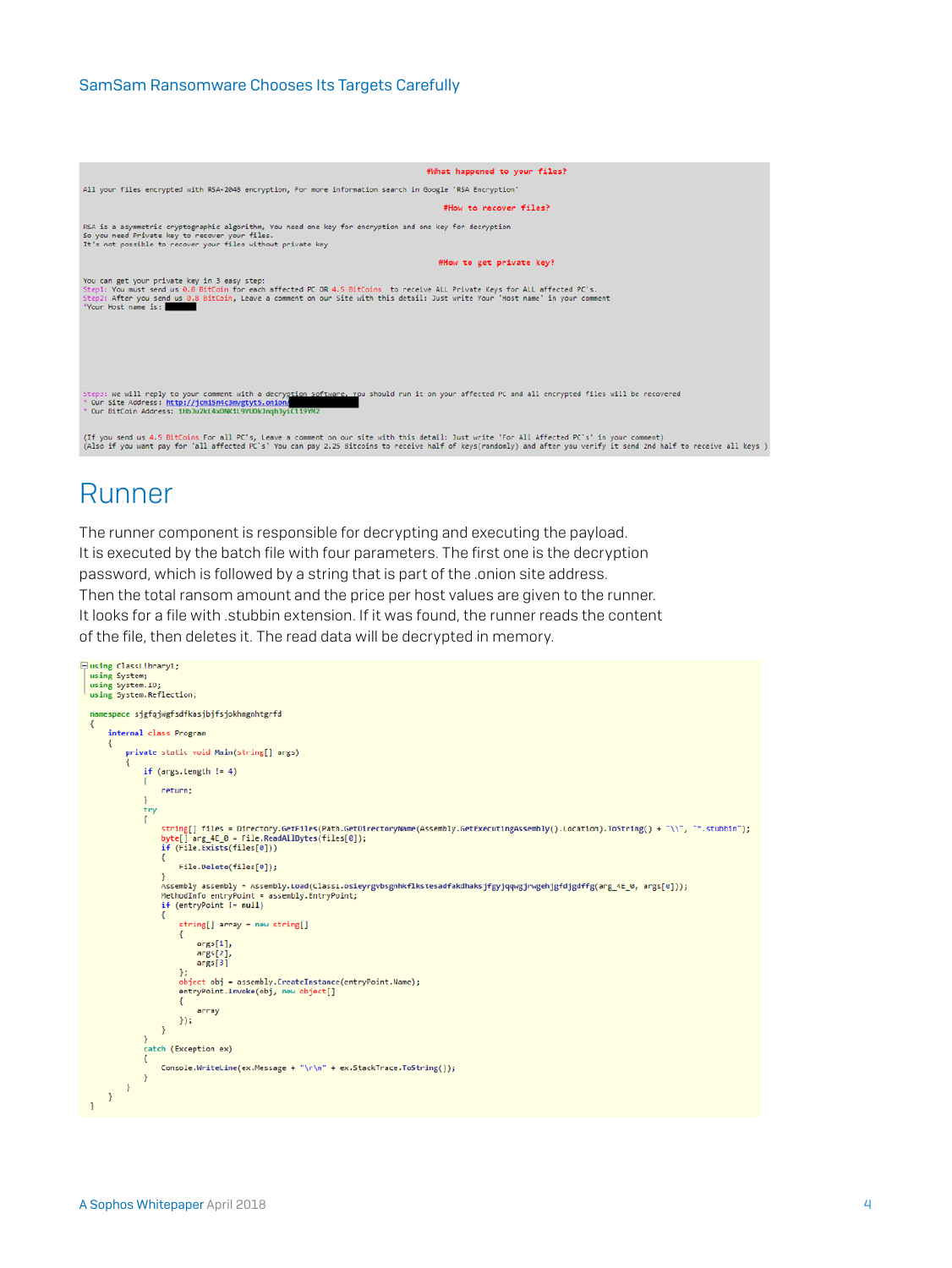## **Decryptor**

The interesting change in the runner component is that the decryption function, used to decrypt the payload, is no longer located inside the executable but rather in a separate DLL file. The DLL is referenced in the .NET executable and the decryption function is called from that. The AES key and IV for decryption will be derived from the password provided by the attackers.

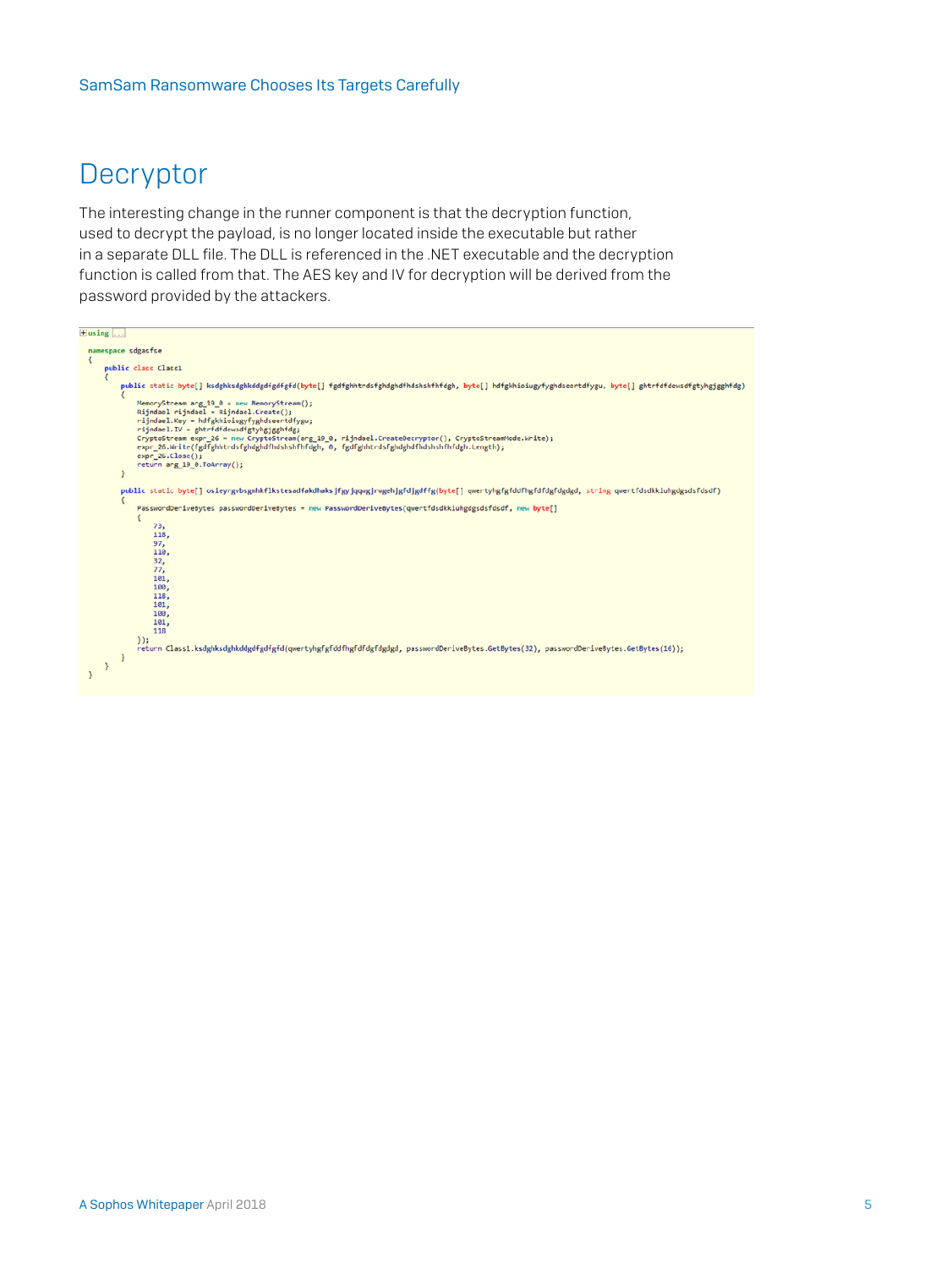In some cases, the code of the runner component is stuffed with garbage code like the following:

```
string.Concat(new string[]
Ł
    "dd6e3c249fa997d0fdfae0aa671b1127",
    "33b544f8ca4e55aee54fb2a6fa887197"
    "e16fef6bf292f0c6772db3432a95d01f"
    "a16cc29525c3cc60f385bdad9c6c786d",
    "a16cc29525c3cc60f385bdad9c6c786d",
    "a16cc29525c3cc60f385bdad9c6c786d"
    "a16cc29525c3cc60f385bdad9c6c786d"
    "a16cc29525c3cc60f385bdad9c6c786d"
    "a16cc29525c3cc60f385bdad9c6c786d"
    "a16cc29525c3cc60f385bdad9c6c786d",
    "a16cc29525c3cc60f385bdad9c6c786d",
    "a16cc29525c3cc60f385bdad9c6c786d",
    "a16cc29525c3cc60f385bdad9c6c786d",
    "a16cc29525c3cc60f385bdad9c6c786d"
    "a16cc29525c3cc60f385bdad9c6c786d"
\});
string.Concat(new string[]
€
    "3bf22c7c3d5e127a8348c1959a59bd90",
    "9ae9d5781a1bf0421ed9c0001fe36fcf",
    "50124648b8c0aef165a751f3364aa77d"
    "e2d03b213abd402451d986b09fbe0297"
    "e2d03b213abd402451d986b09fbe0297"
    "e2d03b213abd402451d986b09fbe0297"
    "e2d03b213abd402451d986b09fbe0297"
    "e2d03b213abd402451d986b09fbe0297"
    "e2d03b213abd402451d986b09fbe0297",
    "e2d03b213abd402451d986b09fbe0297"
    "e2d03b213abd402451d986b09fbe0297"
    "e2d03b213abd402451d986b09fbe0297"
    "e2d03b213abd402451d986b09fbe0297'
    "e2d03b213abd402451d986b09fbe0297'
    "e2d03b213abd402451d986b09fbe0297"
\{\}
```
To increase the chances of a successful attack, the attacker deploys two versions of the runner and the corresponding DLLs. If the first attack was unsuccessful, then they start a new attack using a modified version of the .exe file, which contains garbage code.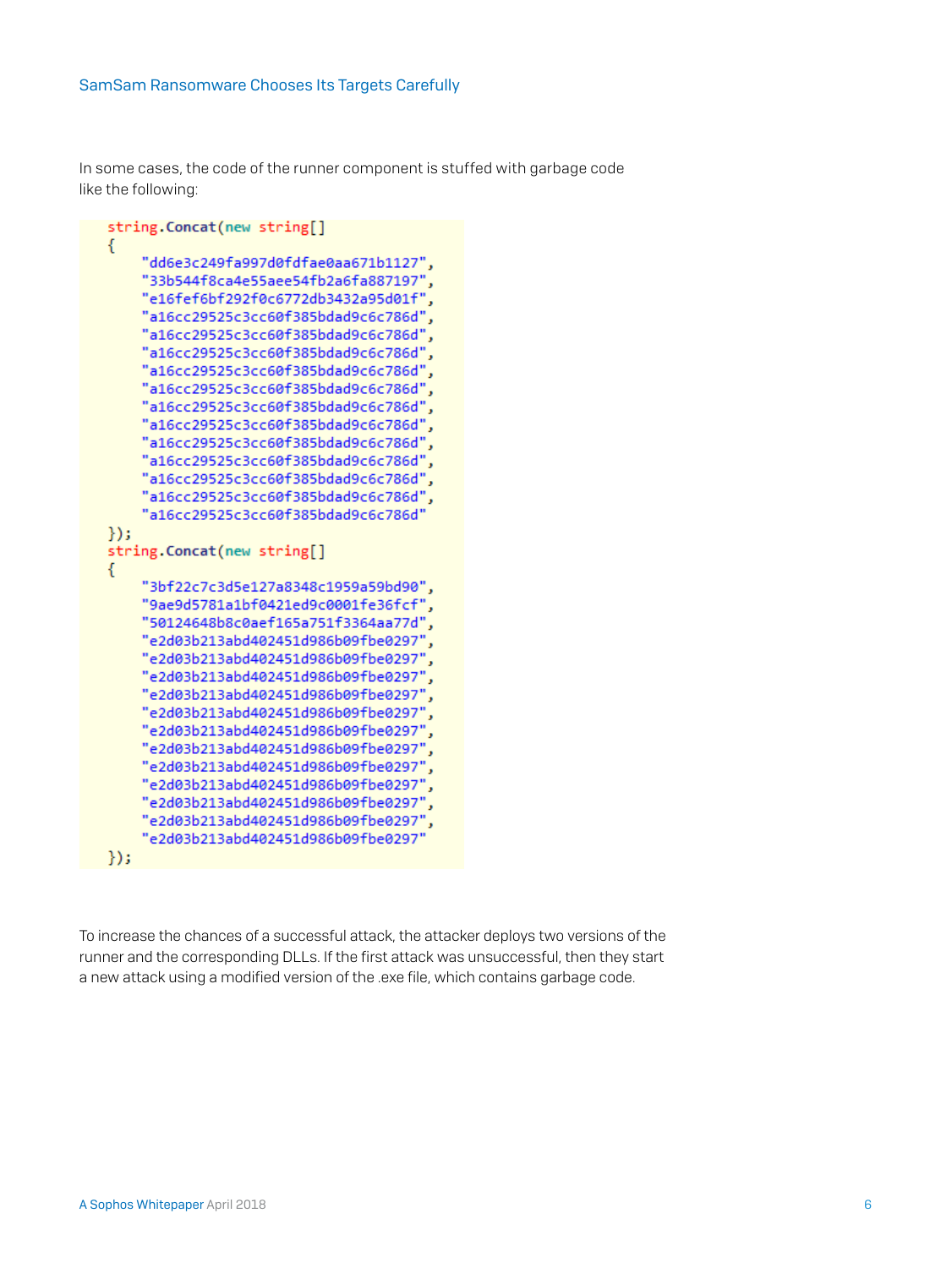## Payments

Talos reported a Bitcoin wallet address in January which received 30.4 BTC. It seems that the attackers have switched to another address from mid-January. It received 23 payments with a total income of 68.1 BTC. Most of the victims have decided to pay the full price, but there are some who paid per host.

| <b>Summary</b>  |                                          | <b>Transactions</b>   |              |  |
|-----------------|------------------------------------------|-----------------------|--------------|--|
| Address         | 1HbJu2kL4xDNK1L9YUDkJnqh3yiC119YM2       | No. Transactions      | 38           |  |
| <b>Hash 160</b> | b5ff184f8cd7d06aa79e2c96e8946aa564831583 | <b>Total Received</b> | 68.10114 BTC |  |
| Tools           | Related Tags - Unspent Outputs           | <b>Final Balance</b>  | 0.00114 BTC  |  |

# Protection:

- **Batch file: Troj/RansRun-A**
- $\cdot$  Runner: Mal/Kryptik-BV, Troj/Ransom-EVF, ML/PE-A
- **Decryptor: Troj/Samas-F**
- Ì Payload: Mal/Samas-C
- $\cdot$  The PsExec program is blocked as a potentially unwanted application (PUA): PsExec of type Hacktool.